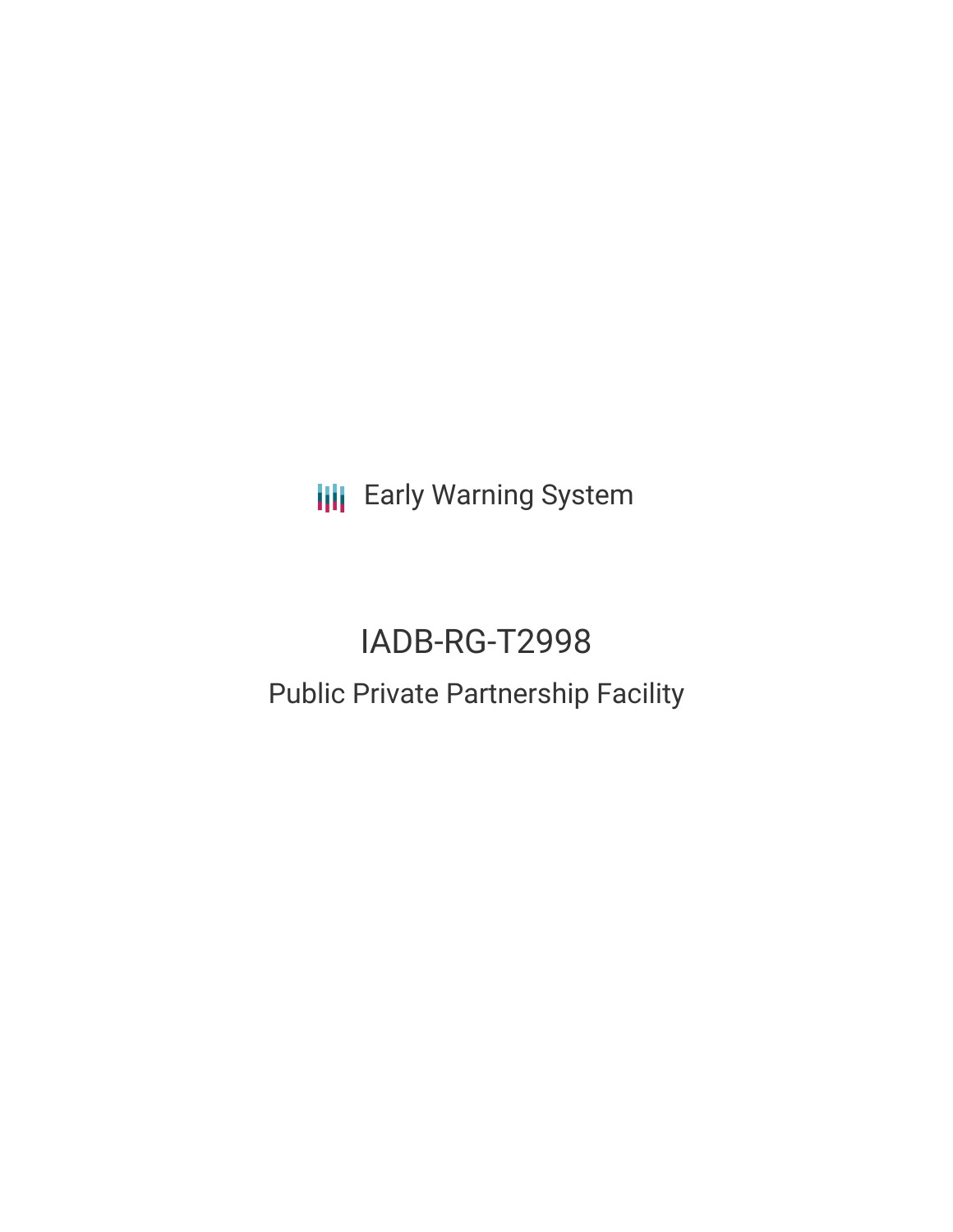

## **Quick Facts**

| <b>Financial Institutions</b>  | Inter-American Development Bank (IADB) |
|--------------------------------|----------------------------------------|
| <b>Status</b>                  | Proposed                               |
| <b>Bank Risk Rating</b>        | C                                      |
| <b>Borrower</b>                | Regional                               |
| <b>Sectors</b>                 | <b>Technical Cooperation</b>           |
| <b>Investment Type(s)</b>      | Grant                                  |
| <b>Investment Amount (USD)</b> | $$7.00$ million                        |
| <b>Grant Amount (USD)</b>      | \$7.00 million                         |
| <b>Project Cost (USD)</b>      | \$7.00 million                         |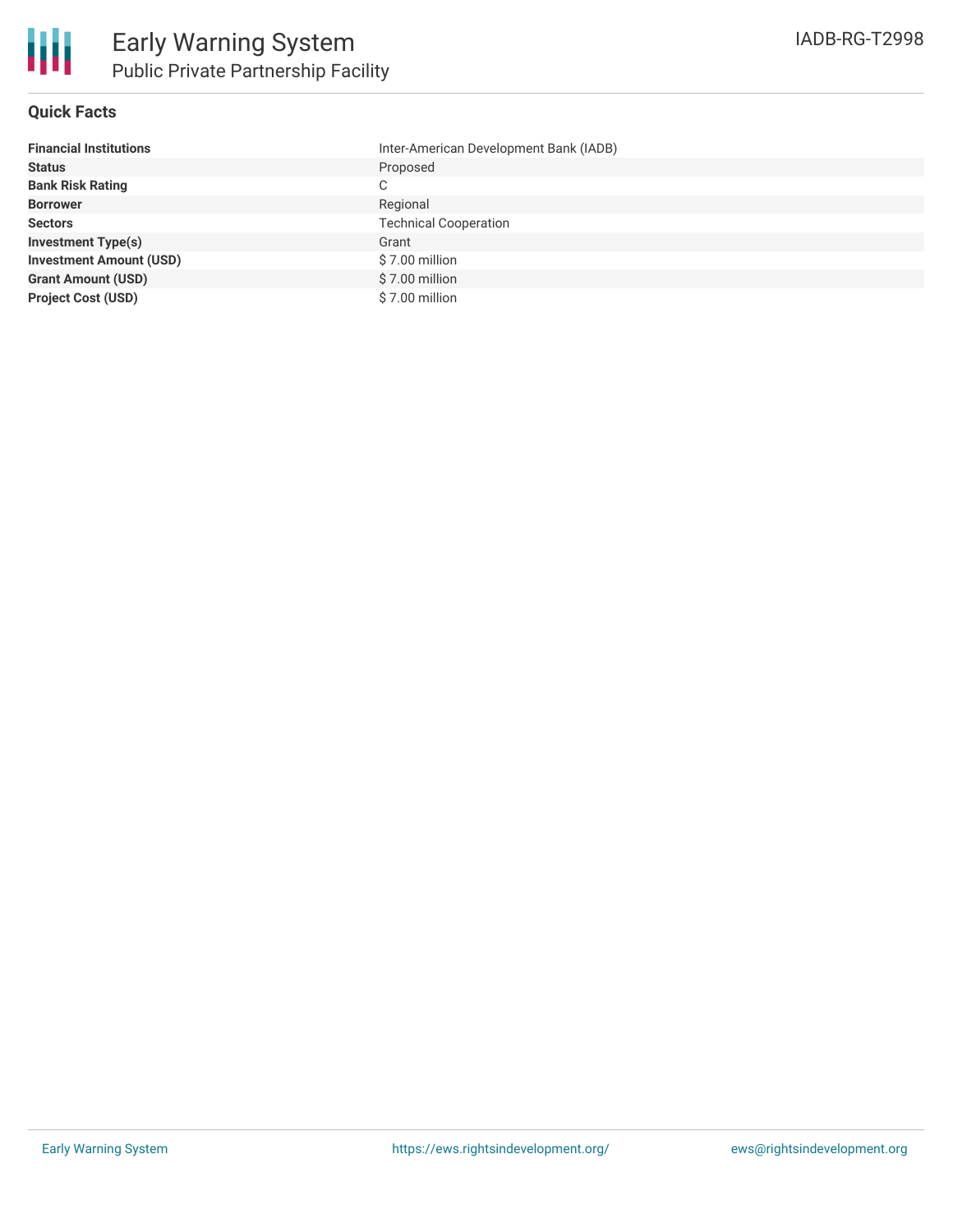

## **Project Description**

The objective of this Technical Cooperation (TC) is to support the Bank's borrowing countries in the implementation of Public-Private Partnerships (PPP) projects through: (i) development and improvement of regulatory frameworks and institutional capacity for PPPs; (Ii) support the identification, evaluation and preparation of infrastructure projects to be implemented through PPPs and (iii) generation, systematization and dissemination of knowledge and best practices in PPPs in infrastructure.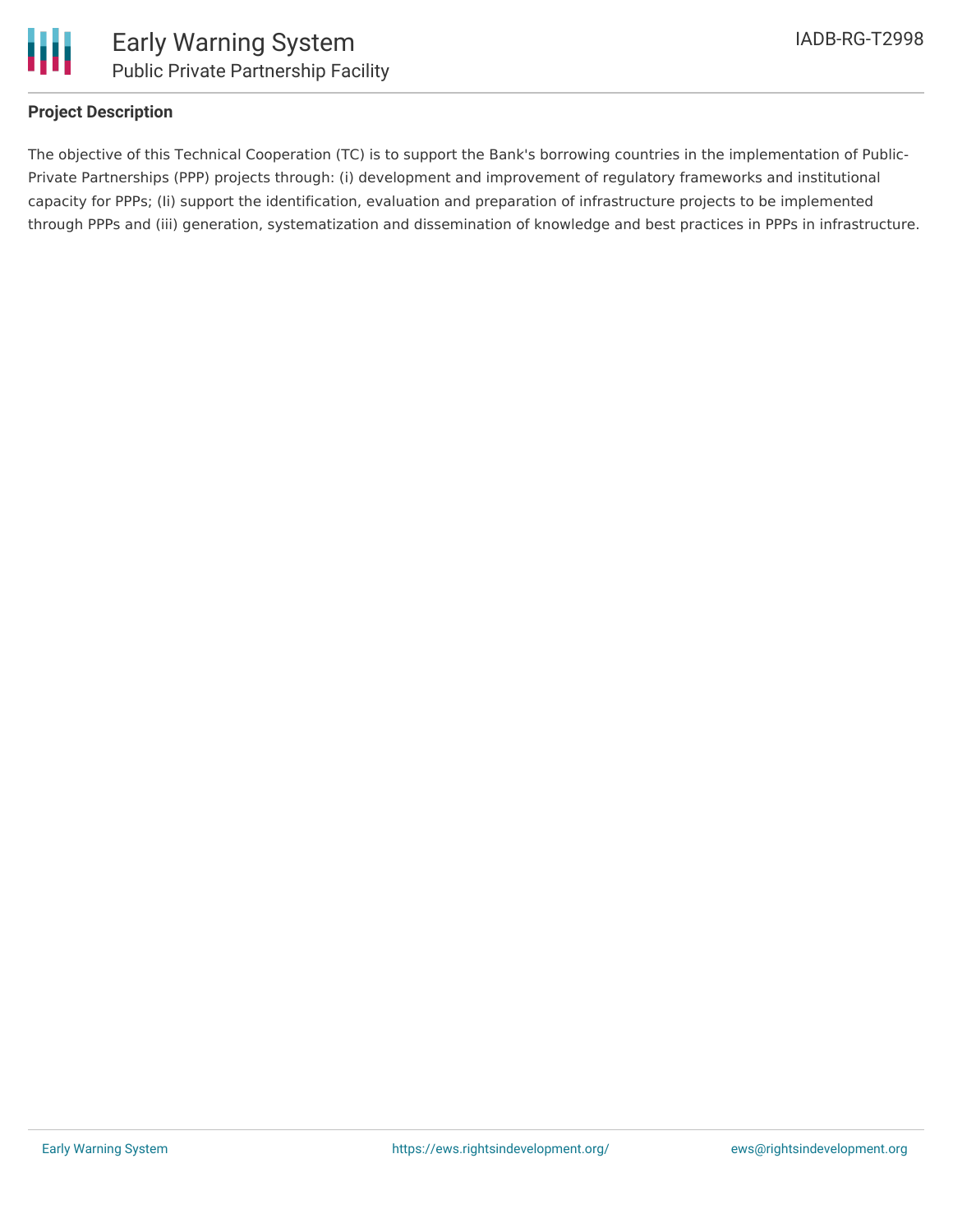### **Investment Description**

• Inter-American Development Bank (IADB)